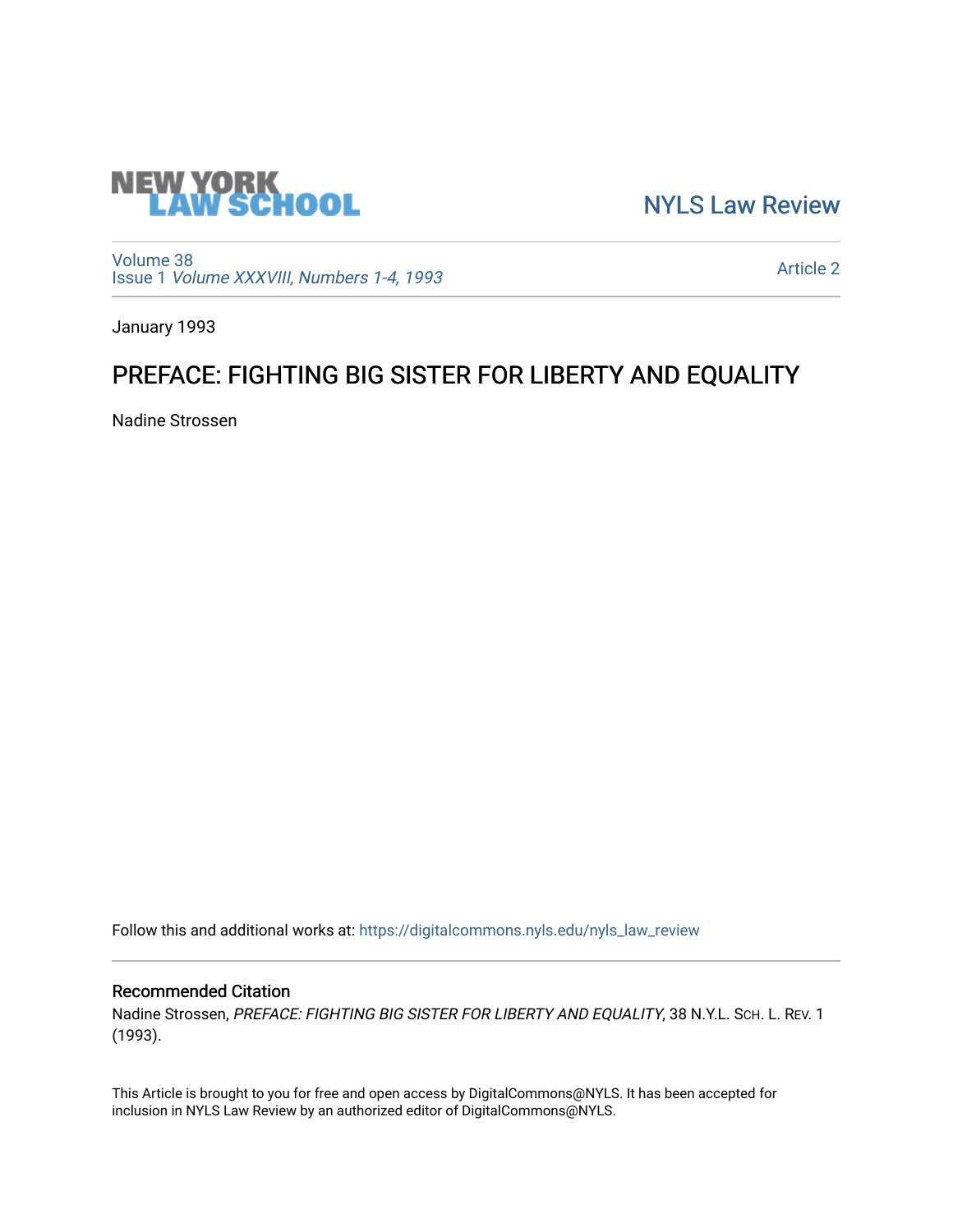## *PREFACE:* FIGHTING BIG SISTER FOR LIBERTY AND EQUALITY

## **NADINE STROSSEN\***

Pornography, in the feminist view, is a form of forced sex, an institution of gender inequality. . **.** . [P]ornography, [w]ith the rape and prostitution in which it participates, **. . .** institutionalizes the sexuality of male supremacy  $\dots$ <sup>1</sup>

> Catharine **A.** MacKinnon, Professor of Law, University of Michigan

Feminists have many different views of sexually-explicit expression. A growing number believe that efforts to restrict such materials  $\ldots$  [are part of] a continuing effort to control women's sexual expression and women's lives. These feminists are passionate in their belief that if efforts at restriction were successful, they-women-would be the losers.

The rights of women to speak out and think freely and to fight for their basic rights, to control their lives, their bodies, and to have economic and political equity are at stake-not merely whether sexually-explicit expression should exist.<sup>2</sup>

> National Coalition Against Censorship, Working Group on Women, Censorship and "Pornography"

The strain of anti-pornologism is hardly what's distinctive about feminism; whereas, anti-anti-pornology-the critique of the anti-porn movement on grounds other than constitutional

For research assistance with this essay, I am indebted to Stephen Hendricks, Thomas Hilbink, Carolyn D. Richmond, Karen Shelton, and Donna Wasserman.

1. Catharine A. MacKinnon, *Not a Moral Issue,* 2 YALE L. & POL'Y REV. 321, **325-26** (1984).

2. National Coalition Against Censorship, Women, Censorship, and "Pornography" 13-14 (Feb. **1993)** (unpublished manuscript, on file with the *New York Law School Law Review).*

 $\mathbf{1}$ 

<sup>\*</sup> Professor of Law, New York Law School; President, American Civil Liberties Union. The themes presented in this Introduction are more extensively explored in NadineStrossen, *A Feminist Critique of "he" Feminist Critique of Pornography,* **79** VA. L. REV. 1099 (1993) [hereinafter Strossen **I],** and will be further developed in a book, to be published by Scribner in January 1995, *Defending Pornography: Free Speech, Sex, and the Fight for Women's Rights.*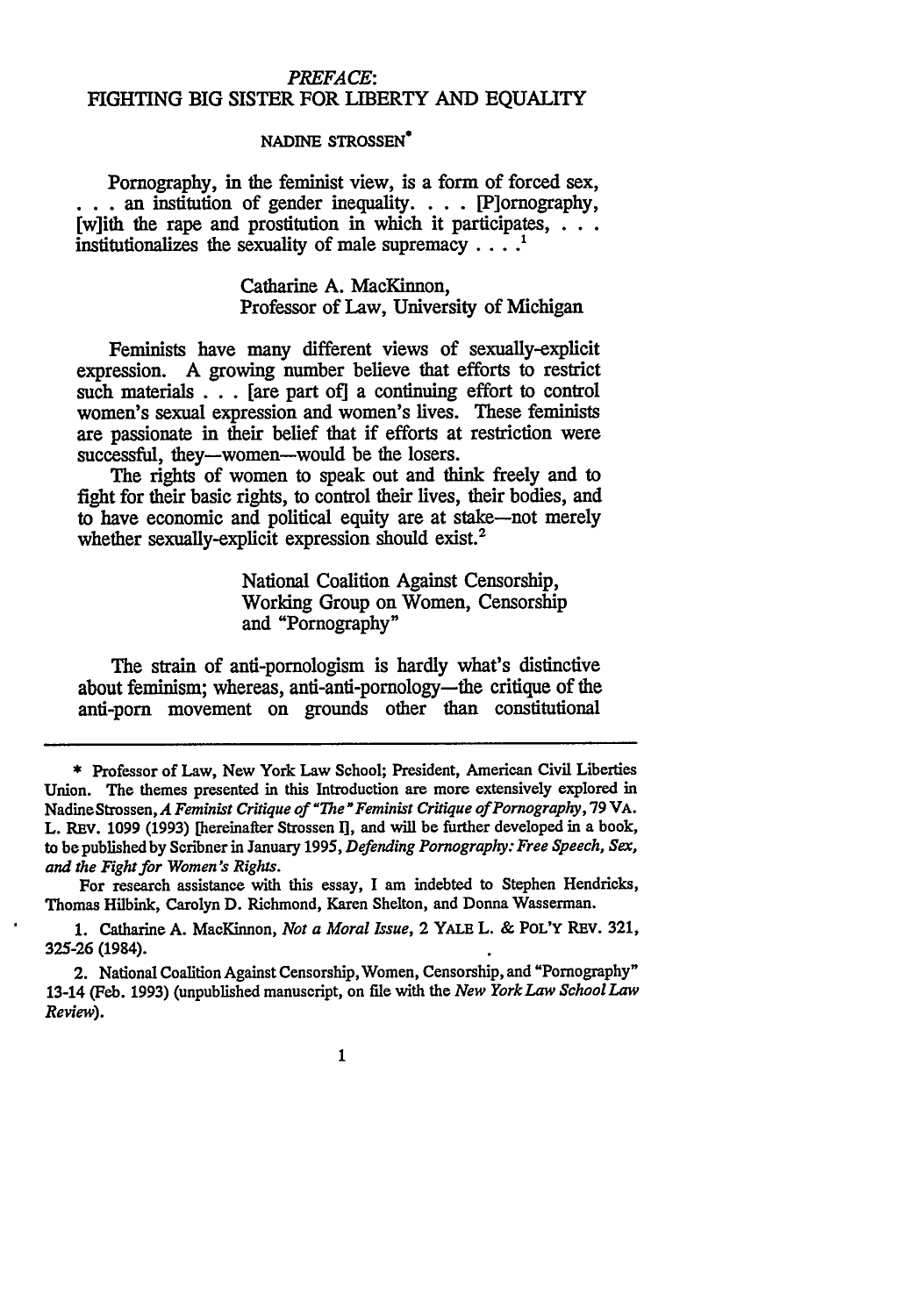formalism or First Amendment pietism-is a distinctive feminist contribution.

> Henry Louis Gates, Jr., Chairman, Department of Afro-American Studies, Harvard University

This -historic Symposium issue of the *New York Law School Law Review* takes a major step toward righting an imbalance that has marred recent academic discussions about sexual speech. Led by University of Michigan Law Professor, Catharine A. MacKinnon, and author Andrea Dworkin, many feminists on campuses around the country have endorsed various measures to suppress sexual expression that is allegedly "subordinating" or "degrading" to women, based on the theory that such expression promotes misogynistic discrimination and violence.<sup>4</sup> Labeling this category of sexual speech "pornography," ostensibly to distinguish it from "obscenity"<sup>5</sup>-the differently defined category of sexual speech that the Supreme Court has held to lack First Amendment protection-these feminists have had an enormous impact on public perceptions and public policy.<sup>6</sup>

MacKinnon's arrogant assumption that there is only one feminist view about what she calls "pornography" has unfortunately permeated media coverage and public consciousness. Too many journalists, government officials, and members of the public wrongly assume that if you are a feminist-or even a non-feminist woman-you therefore support

**3.** Henry Louis Gates, Jr., *To 'Deprave and Corrupt',* **38** N.Y.L. SCH. L. REV. 401, 438 **(1993)** (book review).

*4. See, e.g.,* Andrea Dworkin, *Against the Male Flood: Censorship, Pornography and Equality,* **8** HARv. **WOMn'S L.J. 1,** 24 **(1985)** (setting forth the text of the Model Anti-Pornography ordinance introduced **by** Dworkin and MacKinnon); Catharine **A.** MacKinnon, *Pornography, Civil Rights, and Speech,* 20 HARV. C.R.-C.L. L. REV. **1,** 1-2, **22-60 (1985)** (in the ordinance MacKinnon and Dworkin proposed, they define "pornography" as, *inter alia,* "the graphic sexually explicit subordination of women through pictures and/or words").

*5. See* Miller v. California, 413 **U.S. 15,** 24 **(1973)** (setting forth a tripartite test for proscribable "obscenity": "(a) whether the 'average person, applying contemporary community standards' would find that the work, taken as a whole, appeals to the prurient interest; **(b)** whether the work depicts or describes, in a patently offensive way, sexual conduct specifically defined **by** the applicable state law; and **(c)** whether the work, taken as a whole, lacks serious literary, artistic, political, or scientific value") (citations omitted).

**6.** *See* Strossen **I,** *supra* note **\*,** at 1114-27.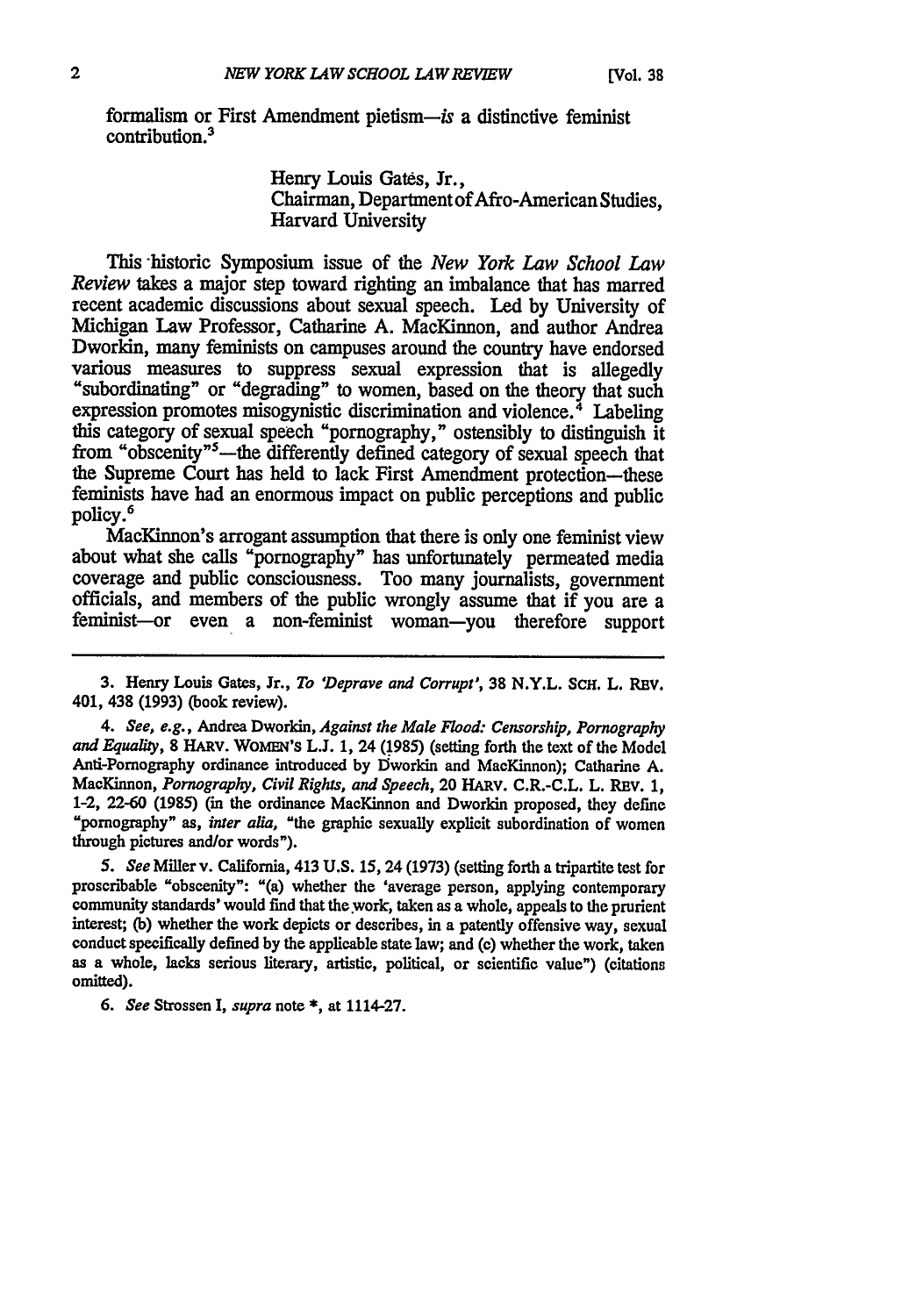restrictions on sexual speech.7 This simplistic, distorted view of feminist approaches to the critically important and complex subjects of speech, sex, discrimination, and violence may well be a major factor accounting for the widely-noted recent backlash against the women's rights movement.<sup>8</sup> Some of the negative stereotypes that have been used unfairly to discredit advocates of feminist causes generally, including that feminism is anti-sex and anti-male,<sup>9</sup> do, however, fairly characterize the views of MacKinnon, Dworkin and other anti-"pornography" feminists.<sup>10</sup>

The view of the National Coalition Against Censorship's Working Group on Women, Censorship, and "Pornography"<sup>11</sup> belies the widespread misperception, propounded by MacKinnonites and perpetuated by the media, that feminists generally seek to restrict sexual speech. Several other organizations also oppose restrictions on "pornography" specifically on feminist grounds, including the U.S.-based Feminist Anti-Censorship Taskforce and Feminists for Free Expression.<sup>12</sup> Additionally, as indicated by the Symposium contributions by Avedon Carol from Great Britain<sup>13</sup> and Thelma McCormack from Canada,<sup>14</sup> anti-censorship feminists in other countries have also banded together to oppose censoring sexual speech. These anti-censorship groups are supported by many prominent feminist activists, artists, authors, educators, scholars, and scientists, as well as experts on sexuality, gender-based discrimination, and violence.

*8.* See, *e.g.,* SusAN FALUDI, BACKLASH: THE UNDECLARED WAR AGAINST AMERICAN WOMEN 46 (1991) (noting that the recent backlash against the women's rights movement is a "recurring phenomenon **...** [that] returns every time women begin to make some headway toward equality").

*9. See* generally id.

**10.** *See* Strossen *I, supra* note **\*,** at 1147-51.

**11.** The Working Group and its members consistently put the term "pornography" in quotation marks to underscore that it is not a legal term of art with a precise, accepted meaning, but rather, a label for an intractably vague category of sexual expression, calling for inescapably subjective, and hence arbitrary, judgments. Indeed, in striking down a law reflecting the MacKinnon-Dworkin anti-"pornography" analysis, Judge Sara Evans Barker concluded that the central term "pornography" was so opaque as to render the law void for vagueness. American Booksellers Ass'n v. Hudnut, **598** F. Supp. **1316,** 1337-39 (S.D. Ind. 1984), *aff'd*, 771 F.2d 323 (7th Cir. 1985), *aff'd*, 475 U.S. 1001 **(1986).**

12. *See* Strossen I, *supra* note **\*,** at **1109-11.**

**13.** *See* Avedon Carol, *Don't Get Fooled Again: Assailed in Britain,* **38** N.Y.L. ScH. L. REv. **183 (1993).**

14. *See* Thelma McCormack, *Censorship in Canada,* **38** N.Y.L. SCH. L. REV. *165* **(1993).**

<sup>7.</sup> *See id.* at **1107-08 &** n.24.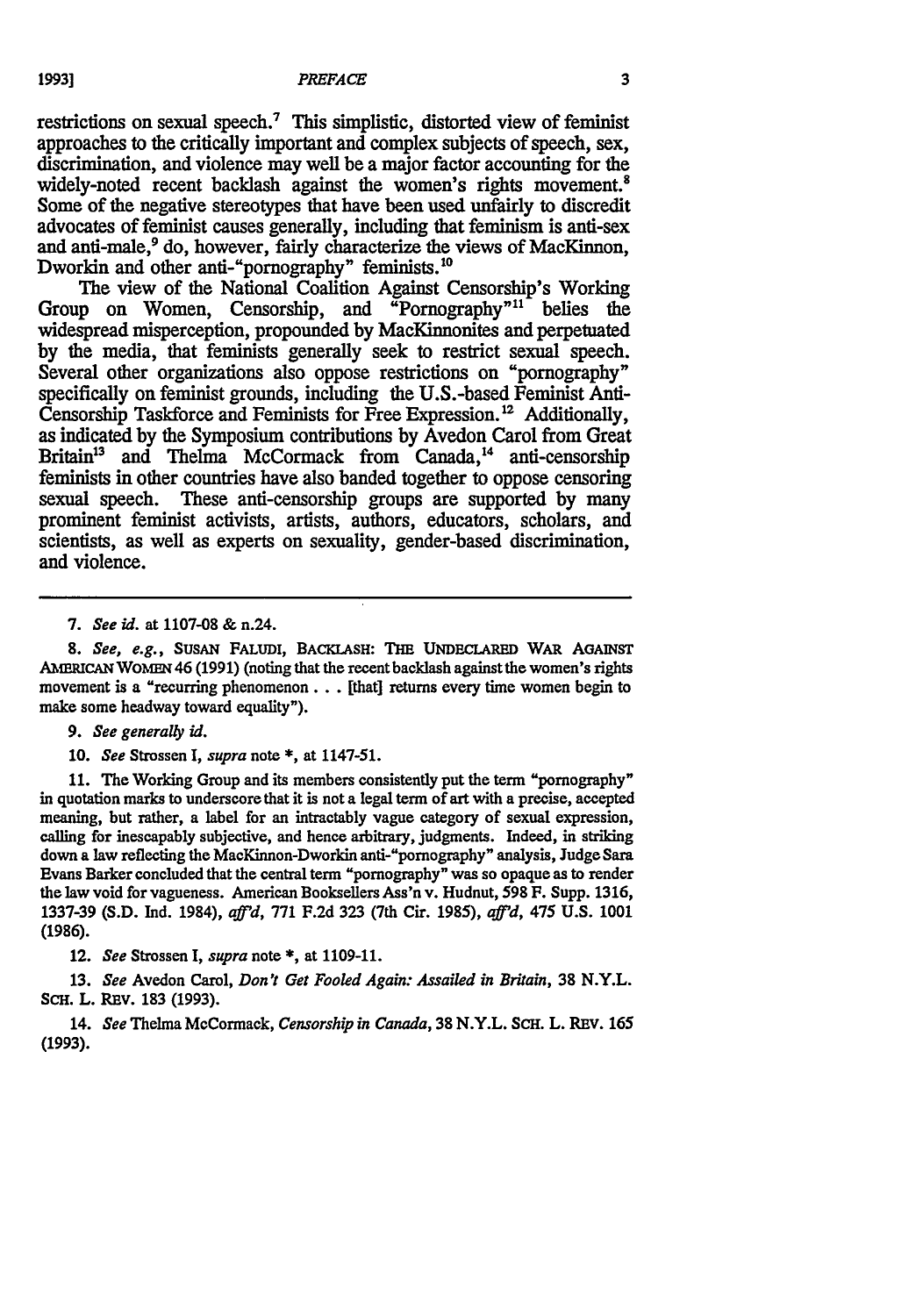Although many influential feminists have consistently resisted all calls for suppressing sexual speech "for their own good," their position has not been as widely disseminated as that of their pro-censorship counterparts. The mainstream media, as well as academic publications, have emphasized the pro-censorship, MacKinnonite faction of feminism, thus fostering the misperception that all or most feminists adhere to it.<sup>15</sup> Precisely to counter this misperception, the National Coalition Against Censorship formed the Feminist Working Group on Women, Censorship, and "Pornography" in 1992, which organized a conference on "The Sex Panic" in 1993.16

To counter the disproportionate circulation of the pro-censorship feminist perspective specifically in the crucially important academic sector,17 the *New York Law School Law Review* published this signally important Symposium issue, which contains speeches that were presented at "The Sex Panic" conference, and additional articles that well represent the broad range of anti-censorship feminist analyses. This novel collection, which includes classic previously published works, as well as many original contributions, constitutes a powerful response to the shibboleth that censoring "pornography" would counter misogynistic discrimination or violence. This timely compendium demonstrates that many feminist scholars in legal and other disciplines, as well as artists and activists, have reached precisely the opposite conclusion.

It is particularly distressing that the feminist pro-censorship position has been so influential within the academic world, notably the legal academic world, where one would expect values of free speech and gender-based equality to be especially cherished. The feminist antipornography" faction has become disturbingly fashionable at elite law schools in recent years. Its views have been dominant in faculty appointments and promotions and have been prominently featured in some important conferences at prestigious law schools, in law journal publications, and certain law school courses, such as those on feminist jurisprudence.<sup>18</sup>

15. *See* Strossen I, *supra* note **\*,** at **1107-08,** 1114.

17. *See* **FALUDI,** *supra* note **8;** Nadine Strossen, *Legal Scholars Who Would Limit Free Speech,* CHRON. **HIGHER EDUC.,** July 7, **1993,** § 2, at BI [hereinafter Strossen II].

**18.** *See* Strossen I, *supra* note **\*,** at **1108** & n.29; Strossen II, *supra* note 17. *See also* Maijorie Heins, *A Public University's Response to Students' Removal of an Art Exhibit,* 38 N.Y.L. **SCH.** L. **REV.** 201 (1993); Carol Jacobsen, *Anti-Porn Feminism* **v.** *Feminist Art: Notes on the Censorship of* Pom'im'age'ry: Picturing Prostitutes, **38** N.Y.L. SCH. L. **REv. 63** (1993) (describing the impact of the pro-censorship feminist

**<sup>16.</sup>** The conference was co-sponsored by The Women's Center of the Graduate Center of the City University of New York and The Vera List Center of the New School for Social Research.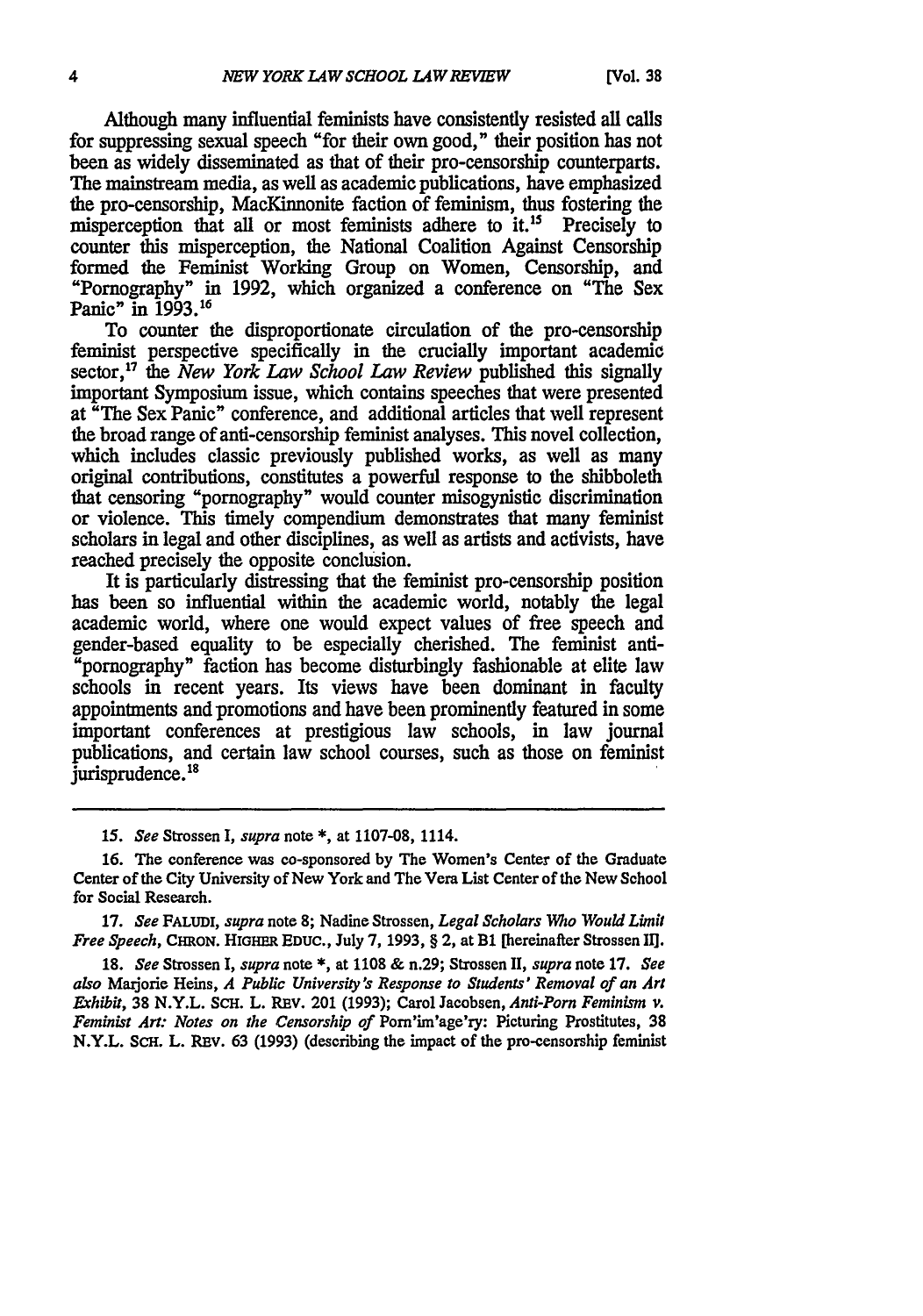For example, recent surveys of all legal publications that discuss the feminist controversy over sexual expression, conducted **by** research assistants under my supervision, revealed that a majority of these writings advocated censorship, and that virtually all written from a feminist viewpoint did so.<sup>19</sup> Consequently, even the substantial law review literature that refutes the MacKinnon-Dworkin analysis does not successfully counter the prevalent misimpression that feminist values weigh in favor of censoring "pornography."

It is precisely this crucial missing element in the legal literature that this Symposium amply supplies. For, unlike the vast majority of the prior law journal publications confronting the pro-censorship feminist theories, the contributions to this volume meet MacKinnonism on its own ground-that of gender equality and women's rights. Rather than relying solely on conventional free speech analysis, and thus appearing to shore up the MacKinnonites' claim that free speech values are at odds with

**19.** *See* Strossen **I,** *supra* note **\*,** at **1107-08 &** n.26-28. The survey was initially conducted in **1992 by** Carolyn **D.** Richmond, and updated in 1994 **by** Stephen Hendricks.

Law review publications examining the Dworkin-MacKinnon approach to "pornography" were located pursuant to the following search request, conducted on June **27,** 1994 on both **LEXIS** and WESTLAW: "porn! w/20 censor! and date after 1980." Additionally, a manual search was conducted of articles in the *Current Law Index* and the *Index ofLegal Periodicals.* These searches yielded **172** articles, notes, and comments (book reviews and book review essays were not included). **Of** those 172, 54 focused on the "pornography" controversy (the remaining **118** contained only short, passing references to this controversy, and therefore were not included in the literature survey). Additionally, eight other relevant publications were located through footnote references in writings that had been identified through the forementioned searches, bringing the total number of pieces reviewed to **62.**

**Of** the **62** relevant pieces reviewed and classified as to their positions on the MacKinnon-Dworkin approach to "pornography," **32** endorsed that approach, 25 opposed it, and five took no position on it.

Of the 25 law review pieces that opposed the MacKinnon-Dworkin approach, 20 were based on classic free speech analysis and only five on feminist analysis: Cheryl Smith Blum, *The Place of Art in Catharine MacKinnon 's Feminist Legal Theory,* 19 J. CoNrEMP. L. 445 (1993); Mary **C.** Dunlap, *Sexual Speech and the State: Putting Pornography in Its Place,* **17 GoLDEN GATE U.** L. REV. 359 (1987); Susan Etta Keller, *Viewing and Doing: Complicating Pornography's Meaning,* **81 GEo.** L.J. **2195 (1993);** Jeanne L. Schroeder, *The Taming of the Shrew: The Liberal Attempt to Mainstream Radical Feminist Theory,* 5 YALE J.L. & **FEMINISM 123 (1992);** and Nadine Strossen, A Feminist Critique of *"The"* Feminist Critique of Pornography, **79 VA.** L. REV. 1099 **(1993).**

faction at the University of Michigan Law School, where Catharine MacKinnon is a professor); Leanne Katz, *Introduction: Women, Censorship, and "Pornography",* **38** N.Y.L. ScH. L. REv. 9, 16-18 (1993) (describing a conference at the University of Chicago Law School which was dominated by pro-censorship feminists).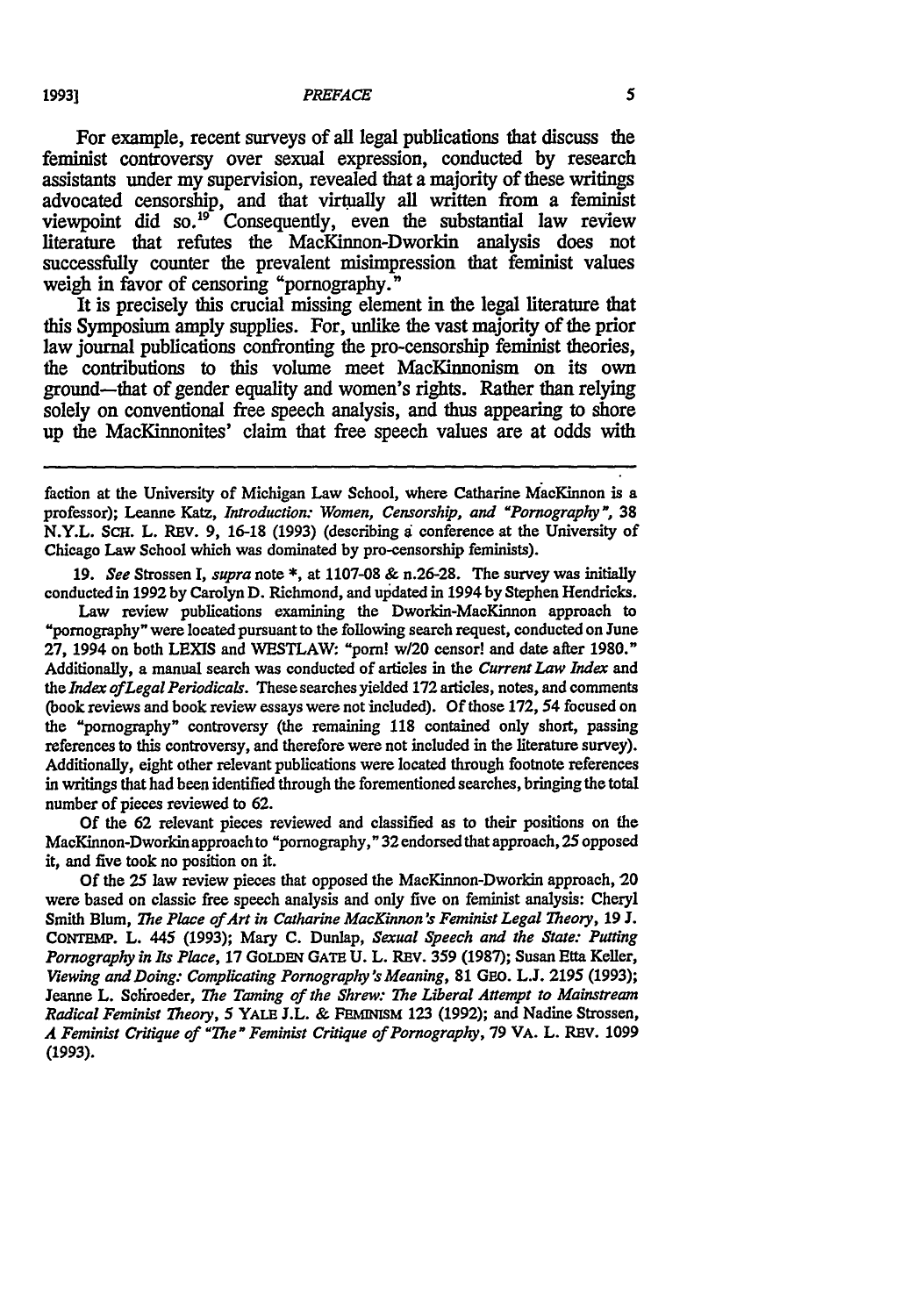equality values, the authors of this Symposium provide new rationales for resisting censorship, expressly froma women's-rights-centered orientation.

Professor Gates highlights the intellectual importance of the novel, gender-equality-focused anti-censorship perspectives that pervade this  $Symposing, 20$ <sup>\*</sup> He correctly states that the anti-"pornography" feminists tread no new intellectual ground. They have simply supplied some superficially new rhetoric to describe what analysis reveals to be, at bottom, conventional, traditional, conservative positions.<sup>21</sup> Some analysts have persuasively explained that the pro-censorship feminist philosophy reflects profoundly reactionary views of sexuality and gender. $2^2$  For example, Professor Jeanne L. Schroeder's article powerfully plumbs the deep resonances between MacKinnon's views and medieval Catholic theology.<sup>23</sup>

**In** contrast to the ultimately unoriginal nature of the pro-censorship feminist analysis of "pornography," the anti-censorship feminist analysis that is so richly represented in this Symposium does offer significant new insights into the ever-important subjects of sex, gender, and speech. In Professor Gates's words, "the critique of the anti-porn movement on grounds other than constitutional formalism or First Amendment pietism ... is a distinctive feminist contribution."<sup>24</sup>

The disturbingly great academic support for suppressing sexual speech is integrally related to the recently increased academic support, particularly in the legal academy, for suppressing "hate speech," or expression that conveys racial, religious, sexist, and other forms of bias.<sup>25</sup> Indeed, the MacKinnon-Dworkin concept of "pornography" is a species of hate speech because it is defined in terms of its alleged discrimination against women.

The academic champions of restricting hate speech and "pornography" share a common constitutional philosophy: that free speech and equality are inevitably in tension with each other, and that in order to advance equality, we consequently have to cut back on free speech. This view has been stated, for example, both in Catharine MacKinnon's latest book,

**23.** *See* Jeanne L. Schroeder, *Catharine's Meek. MacKinnon's Pornography Analysis as a Return to Traditional Christian Sexual Theory,* **38** N.Y.L. ScH. L. REV. **225 (1993).**

24. Gates, *supra* note 3, at 438.

*25. See* Strossen *11, supra* note 17.

<sup>20.</sup> *See* Gates, *supra* iote 3.

<sup>21.</sup> *See id.* at 440; Strossen I, *supra* note \*, at 1114-16, 1164-66.

<sup>22.</sup> *See* Strossen I, *supra* note\*, at 1147-51 (noting that the pro-censorship feminist philosophy, which implicitly emphasizes that sex is inherently degrading to women, is similar to the traditional stereotypes of women).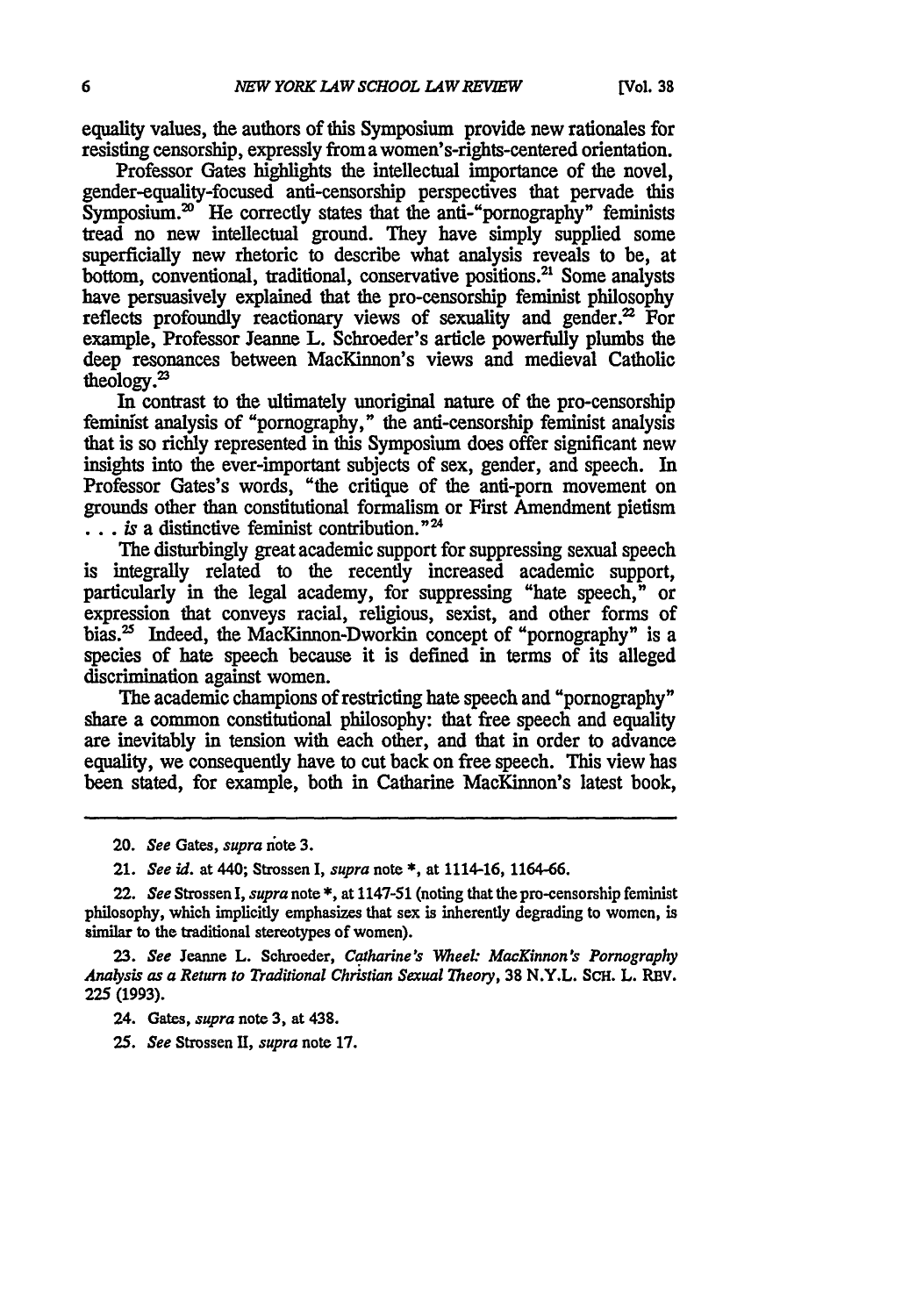*Only Words*,<sup>26</sup> and in a recent book of essays supporting the restriction of hate speech, *Words that Wound*<sup>27</sup> by law professors Kimberle Crenshaw, Richard Delgado, Charles Lawrence III, and Mari J. Matsuda.

The essays **in** this Symposium expose the fallacies in the foregoing "either-or" constitutional philosophy, and thus make a distinctive contribution to an important ongoing debate. **A** number of legal scholars recently have responded to the "speech-versus-equality" analysis **by** explaining that free speech and equality are mutually reinforcing, rather than inalterably opposing values in the contexts of the hate-speech debate<sup>28</sup> and other current controversies.<sup>29</sup> In parallel fashion, the debate<sup>28</sup> and other current controversies.<sup>29</sup> essays in this Symposium explicate the positive interrelationship between free speech and equality in the context of the "pornography" debate. Drawing upon legal analysis, history, and a wide range of other scholarly disciplines, as well as personal experience, the writings in this volume convincingly demonstrate that women-along with all human beings-are entitled to both free speech *and* equality, and that we cannot enjoy one without the other.

The women and men who have contributed to this Symposium are as dedicated as any other feminists to eradicating violence and discrimination

27. MARI J. MATSUDA ET AL., WORDS THAT WOUND (1993) (arguing that raciallymotivated insults should not be protected by the First Amendment and that courts that have found that such speech is protected do so because they have failed to consider the history of racial oppression and its victims).

**28.** *See* **NADINE** STROSSEN HF **AL., SPEAKING OF RACE, SPEAKNG** OF SEX: **HATE SPEECH,** CIVIL **RiGHTS, & CIVIL LIBERTIES** (1994) (responding to the arguments made in Matsuda et al.'s *Words That Wound);* Henry Louis Gates, Jr., Why *Civil Liberties Pose No Threat to Civil Rights,* **NEW** REPUBLIC, Sept. 20 **& 27,** 1993, at **37;** Donald **E.** Lively, *Reformist Myopia and the Imperative of Progress: Lessonsfor the Post-Brown Era,* 46 **VAND.** L. REV. **865** (1993); Robert **C.** Post, *Racist Speech, Democracy, and the First Amendment,* **32** WM. & MARY L. REv. **267** (1991); Wiliam B. Rubenstein, *Since When Is the Fourteenth Amendment Our Route to Equality?: Some Reflections on the Construction of the "Hate Speech" Debate From a Lesbian/Gay Perspective,* **2 LAW & SExUALITY: REV. LESBIAN & GAY LEGAL** ISSUES **19** (1992); Nadine Strossen, *Regulating Racist Speech on Campus: A Modest Proposal?,* 1990 DUKE L. REV. 484.

**29. SPEECH AND EQUALITY:** Do WE **HAVE TO CHOOSE?** (Gara LaMarche ed., forthcoming Fall 1994) (discussing issues based on a conference held at New York University School of Law); Nadine Strossen, *In the Defense of Freedom and Equality: the American Civil Liberties Union Past, Present and Future,* **29** HARV. C.R.-C.L. L. **REV.** 143 (1994).

19931

**<sup>26.</sup> CATHARINE** A. **MAcKINNON, ONLY** WORDS (1993) (arguing that because "pornography" subordinates women, courts should weigh women's Fourteenth Amendment equal protection rights against First Amendment rights when considering laws restricting "pornography"). MacKinnon also argues that pornography does not deserve First Amendment protection because it involves actions, which are often coercive, rather than the mere expression of ideas. *Id.*